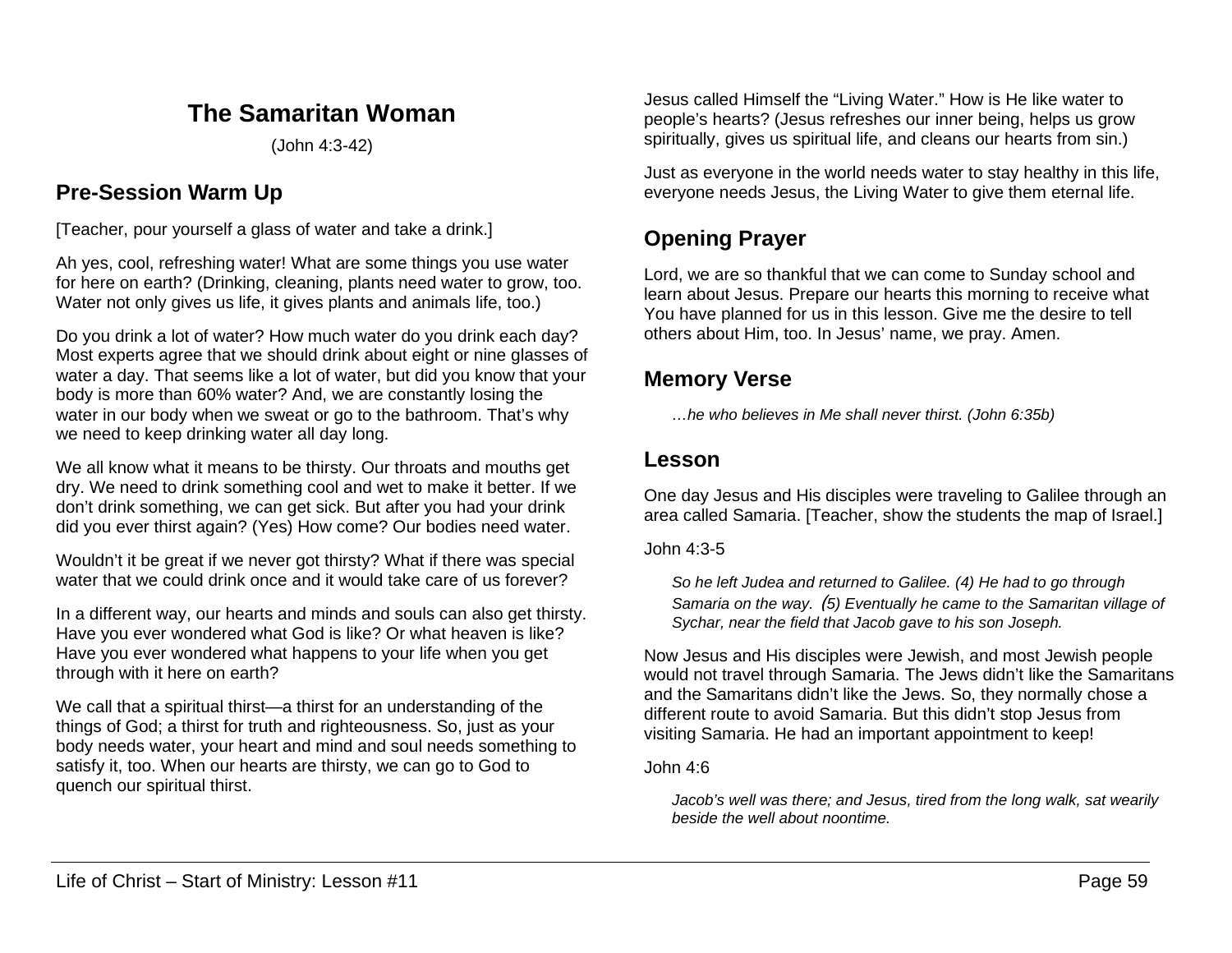They had been walking all day and they were tired and hungry and thirsty. About noon, Jesus sat down by a well of cool water to rest while His disciples went into a village near by to find food.

Jesus was alone by the well and had no way to get water. Pretty soon a woman came to the well to get some water.

#### $John 4.7-8$

*Soon a Samaritan woman came to draw water, and Jesus said to her, "Please give me a drink." (8) He was alone at the time because his disciples had gone into the village to buy some food.*

When Jesus spoke to her, the woman must have been surprised. In those days men and women didn't usually speak to one another unless they knew each other. Besides that, Jews and Samaritans usually never talked to each other. But Jesus loves all people. He would never treat someone rudely.

#### John 4:9

*The woman was surprised, for Jews refuse to have anything to do with Samaritans. She said to Jesus, "You are a Jew, and I am a Samaritan woman. Why are you asking me for a drink?"*

Little did this woman know who she was talking to!

#### John 4:10

*Jesus replied, "If you only knew the gift God has for you and who you are speaking to, you would ask me, and I would give you living water."*

Jesus was saying, *"If you only knew that you were talking to the creator of the universe, you would ask Me for water*…"

Jesus' answer must have confused her. He didn't even have a bucket, so how could He give her water?

John 4:11

*"But sir, you don't have a rope or a bucket," she said, "and this well is very deep. Where would you get this living water?*

Jesus was talking about a different kind of water.

John 4:13-14

*Jesus replied, "Anyone who drinks this water will soon become thirsty again. (14) But those who drink the water I give will never be thirsty again. It becomes a fresh, bubbling spring within them, giving them eternal life."*

Jesus was saying that if she drinks of ordinary water, she will be thirsty again, but the water He wants to give her will last forever. He said it will give her eternal life.

Even though this woman didn't understand exactly what Jesus meant, this living water sounded almost too good to be true!

John 4:15

*"Please, sir," the woman said, "give me this water! Then I'll never be thirsty again, and I won't have to come here to get water."*

She's excited to think that she would never have to make the long trip out to the well and have to carry the heavy water back to town. It is likely that she had to walk several miles out to the well and the water pot could have weighed up to 45 pounds. (A gallon of water is 8 lbs.)

She still doesn't understand what Jesus is trying to tell her. So, Jesus confronts this woman with her own sinful life.

John 4:16

*"Go and get your husband," Jesus told her.*

This was His way of getting her to confess her sin to Him. Before the woman could believe in Jesus as the One who could give her "living water" (everlasting life) she had to recognize that she was a sinner.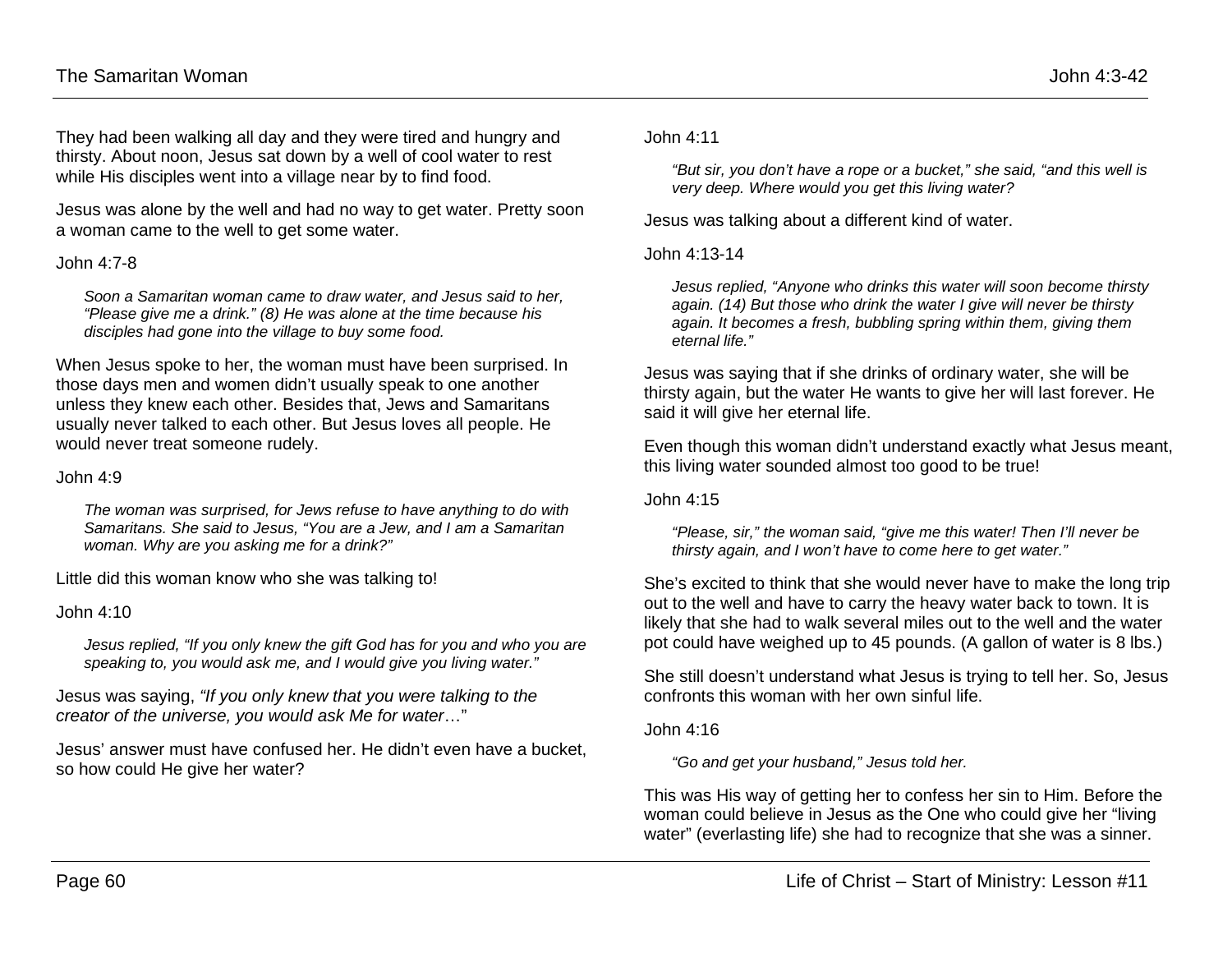The same is true for us. Before we can believe that Jesus is the answer to our sin problem, we have to recognize we have a sin problem. That's what gives us a "spiritual thirst" that must be satisfied. The Bible says that you must be willing to admit you're a sinner and that you need the Lord Jesus to give you "living water" (everlasting life). You need to now in your heart you desperately need Jesus to forgive you your sins.

Jesus was trying to help the Samaritan woman see that she was a sinner.

#### John 4:17-18

*"I don't have a husband," the woman replied. Jesus said, "You're right! You don't have a husband— (18) for you have had five husbands, and you aren't even married to the man you're living with now. You certainly spoke the truth!"*

The woman was face-to-face with the Savior of the world, the Messiah, the perfect One Who would die for her sins and the sins of the whole world. This woman was beginning to think that Jesus was not an ordinary man.

John 4:19

*"Sir," the woman said, "you must be a prophet."*

There was something about Jesus that was special.

### John 4:25

*The woman said, "I know the Messiah is coming—the one who is called Christ. When he comes, he will explain everything to us."*

The Samaritans were waiting for God to send a Savior who would be a great teacher.

John 4:26

*Then Jesus told her, "I AM the Messiah!"*

Jesus told her that He is the Savior of the world that everyone had been waiting for since the beginning of time. Immediately the woman believed that Jesus was truly the Messiah, and she got excited…

The woman was so excited, she set her water jar by the well and hurried to town to tell everyone about Him, "*Come and meet a man I think is the Christ, the Promised One from God that we have read about in the scriptures*!"

### John 4:28-30

*The woman left her water jar beside the well and ran back to the village, telling everyone, (29) "Come and see a man who told me everything I ever did! Could he possibly be the Messiah?" (30) So the people came streaming from the village to see him.*

Many people came to the well to meet Jesus. They wanted to hear what He said.

When the crowd of people from the town got to Jesus, they sat close by to hear Him tell them about the kingdom of God. Jesus told them about God's love. Jesus told them that anyone who believes in Him and obeys His words would be happy because they could have a home in Heaven.

Many people believed what Jesus said and they became Christ followers, or Christians, just like us.

### John 4:39-42

*Many Samaritans from the village believed in Jesus because the woman had said, "He told me everything I ever did!" (40) When they came out to see him, they begged him to stay in their village. So he stayed for two days, (41) long enough for many more to hear his message and believe. (42) Then they said to the woman, "Now we believe, not just because of what you told us, but because we have heard him ourselves. Now we know that he is indeed the Savior of the world."*

Jesus showed love to the Samaritan woman, and it made her eager to tell everyone she knew about Him. Many Samaritans from the village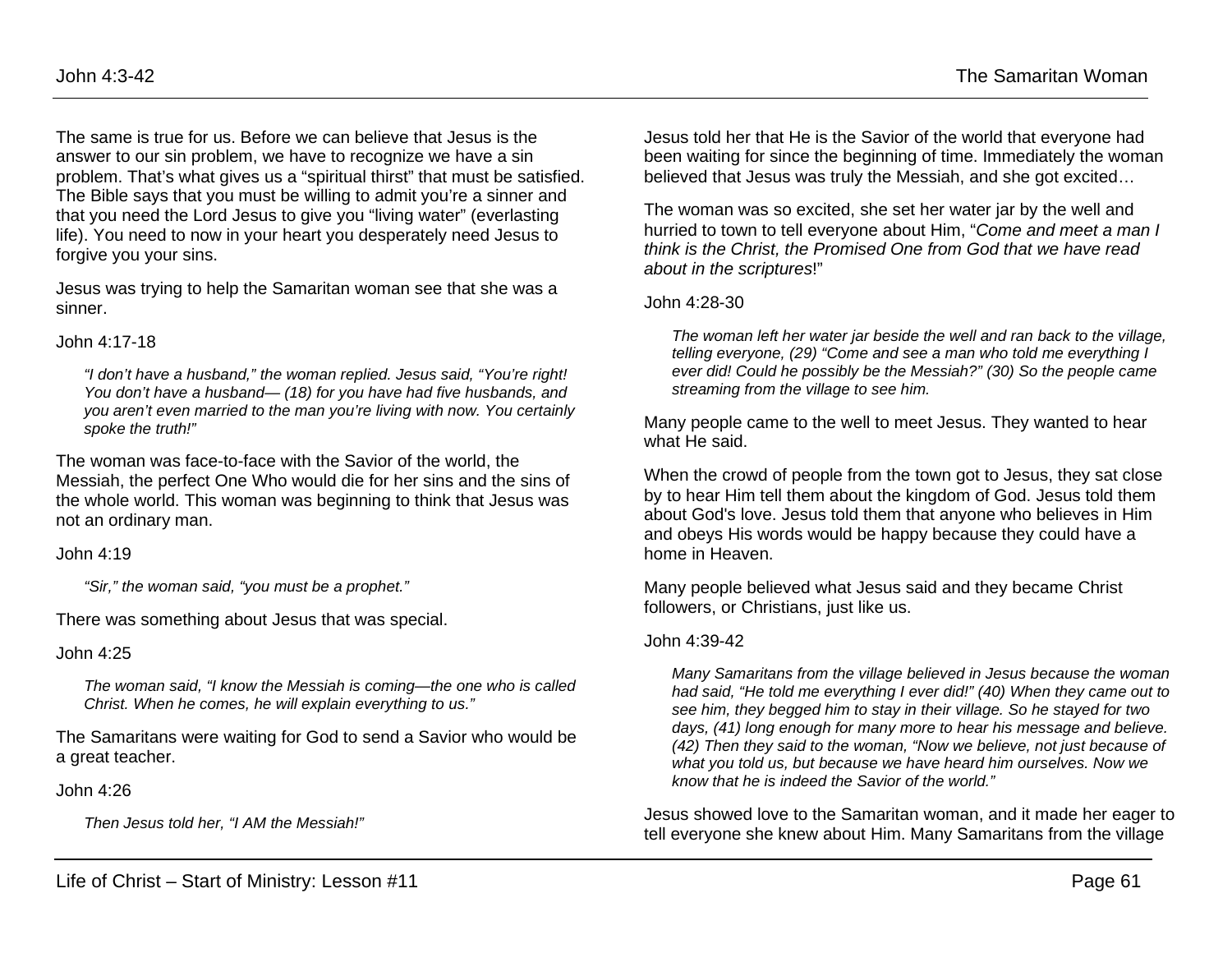believed in Jesus because of what the woman told them. But, then, once they heard Jesus for themselves, they knew without a doubt that Jesus was the Savior of the world.

Is Jesus doing exciting things for you in your life? Are you telling your friends about all the great things He does for you? Don't you want everyone to have this "living water"? All they need to do is believe that Jesus their Savior. But how can they believe if you don't tell them?

[Give the children a mini bottle of water as a treat.]

## **Closing Prayer**

Father, we admit we are sinners in need of the Living Water to wash our souls. Thank You for sending Jesus to satisfy our thirst for forgiveness of our sins. We can't wait to tell others about You. Amen.

## **Learning Activities**

### **Craft Corner**

### *Cup of Living Water Craft*

#### Materials:

- Paper 9-oz. Party Cups
- Scissors
- Hole Punch
- Blue Card Stock
- Yarn

### Procedure:

- 1. Print water-drop shapes on heavy paper.
- 2. Have children cut out drop shapes and write the memory verse one word per waterdrop. If you have younger children, you can precut the water drops.



- 3. Punch holes at the top of each water drop.
- 4. Have children string the water drops in order on the string, tying each waterdrop to the string before they add the next one.
- 5. Have your children color the paper cup to hold the waterdrops and write the Bible verse on one side. Punch a hole in the bottom of the cup and string the yarn through the hole. Tape the string to the bottom of the cup.
- 6. Children can pull the drops out to practice their memory verse at home.

### *Cross Cultural Collage*

Materials: poster board, markers, scissors, glue, old magazines.

Divide the class into groups. Have each group make a poster. On the poster they will first write the words, "Jesus Loves the People of the World." The rest of the poster they will fill in with a collage of pictures cut out of the magazines of children or people of all different backgrounds. Display the poster in the classroom as a reminder that Jesus was not prejudiced. He loves people from all cultures.

### **Game Center**

#### *Living Water Commercial*

Jesus said He could offer people living water. That living water is Jesus Himself! Because Jesus died on the cross for our sins, we can live forever in heaven. That's what living water is all about.

Have the children pair up and create a commercial for the Living Water of Jesus based on John 4:13-14. For example, a child could hold up a bottle of water and say, "You need this!" Encourage them to make their commercial as convincing as they can. Let the kids show or perform their commercial for the rest of the class. You could even video tape their commercial, just for fun.